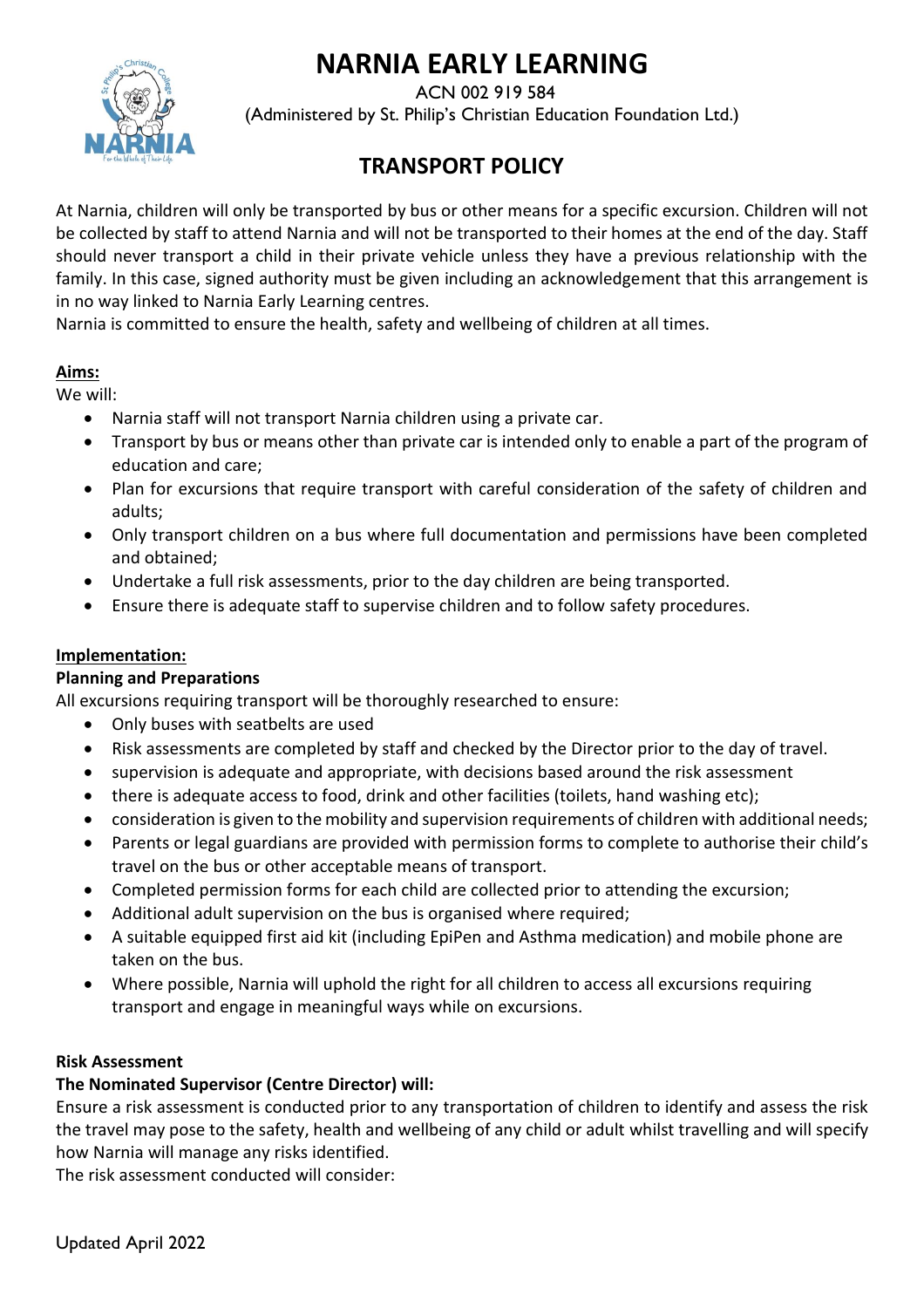- Proposed route, destination and duration of travel;
- transport to and from destination;
- number of educators, responsible persons, and children involved;
- items to be taken on the bus e.g.: mobile phone, emergency contact numbers, spare clothes, travel sickness bags, water.

#### **The Nominated Supervisor (Centre Director) will also:**

• appoint a Responsible Person to be in charge if they are not accompanying the children during travel.

#### **Authorisation for Travel:**

For all travel excursions parents or legal guardians will be asked to complete a travel permission form with full details of the transportation. Please see Excursion policy for details.

#### **Insurance**

Any planned excursion requiring transport, will be consistent with the requirement of the Centre's Public Liability insurance cover.

#### **Transport and Traffic**

Safety of children will be considered in the choice of route and mode of transport. Narnia will follow all applicable NSW road rules as well as the Kids and Traffic best practice recommendations for transporting young children safely in buses. Every reasonable precaution will be taken to protect children from harm and any hazard likely to cause injury.

Educators will ensure children obey road rules and cross roads at a crossing or lights where available. Educators will remain vigilant to ensure no child runs ahead or lags behind the group.

Family members/volunteers will not to be left in sole charge of children and must be supervised by an educator at all times.

All volunteers/family members' details will be entered into the appropriate staff record for that day.

#### **Supervision**

Supervision will ensure the safety and wellbeing of all children for the duration of the travel, taking into account ratios and all risks and hazards likely to be encountered.

- a) The adult/child ratio will be maintained.
- b) All buses must have seatbelts
- c) The Nominated / Certified Supervisor on the bus must be an adult paid staff member.
- d) A minimum of one staff member attending the excursion is to hold a current first aid certificate. The Nominated Supervisor to ensure that an emergency first aid kit is taken on the excursion.
- e) To identify the children, name and phone number of the service will be attached to them
- f) Staff are considered "on duty" at all times.
- g) Staff must refer to the list of children being transported regularly to account for all children following the procedure for embarking and disembarking.
- h) At the conclusion of the trip, the bus must be checked by two staff members to ensure every child has exited the bus. The list must be signed and dated by the staff who checked and a copy of this list filed with the excursion notes and approvals.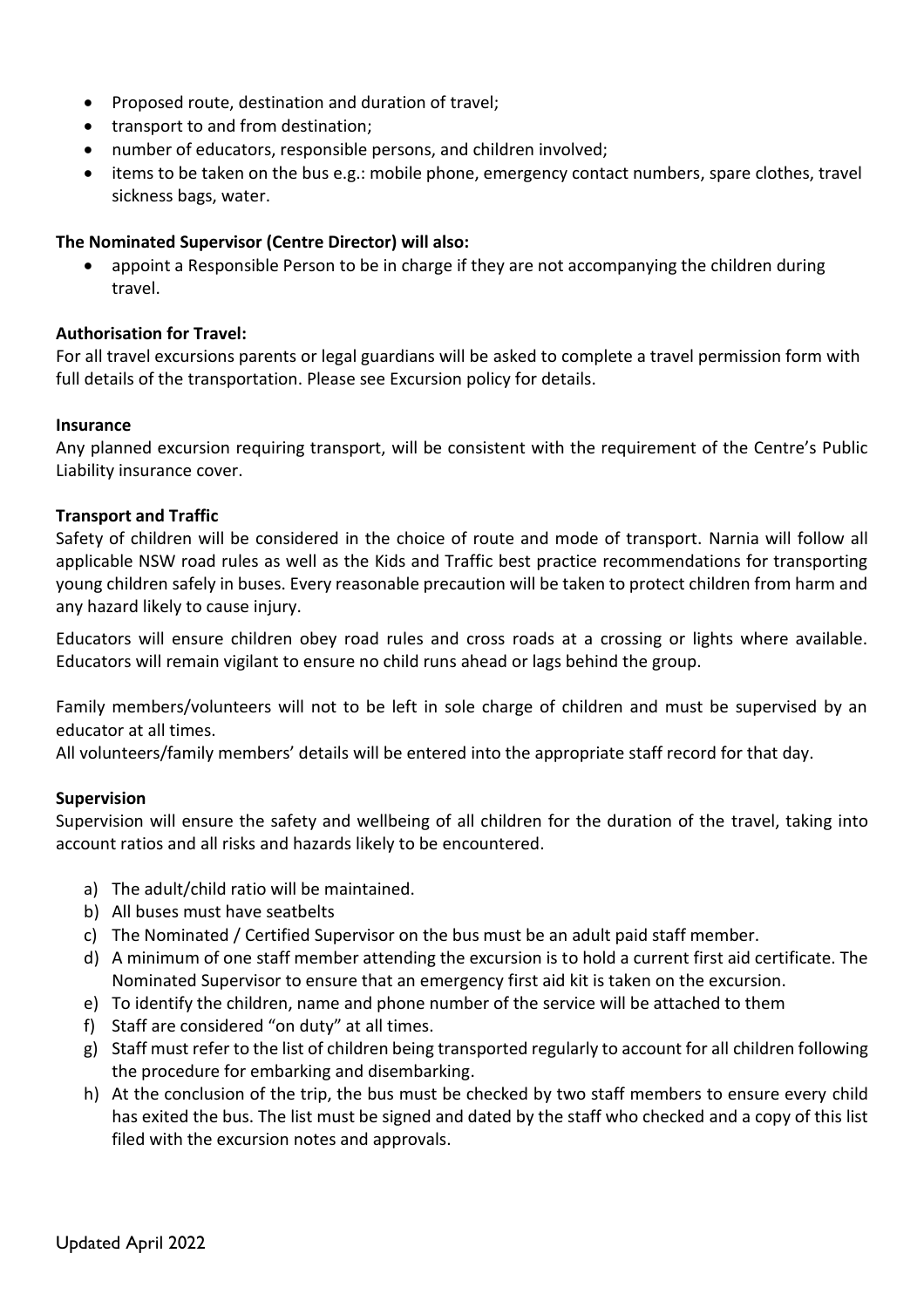#### **Conducting the Excursion**

All educators, volunteers and children attending will be informed of excursion timetable/itinerary, special requirements, safety procedures, grouping of children and responsibilities.

A list of children on the excursion will be left at the service and a copy carried by the delegated Certified Supervisor.

Before leaving on the excursion, a copy of the contingency plan will be left at the service which includes:

- itinerary and timetable; and
- mobile contact phone number.

Items to be taken on excursions include:

- a suitable stocked first-aid kit including EpiPen and asthma medication;
- a mobile phone;
- children's emergency contact numbers;
- children's medication, if required; and
- other items as required e.g. sunscreen, drinking cups, spare clothes, vomit bags, water etc.

If a child is lost on an excursion, Narnia will ensure a staff member remains behind to look, while the other group leaders escort the children back. The Nominated Supervisor will be notified immediately if not on the excursion, to determine if police or further assistance is required.

#### **Narnia Young Parents**

Children attending Narnia Young Parents Centres are sometimes collected by bus and accompanied by their parents. The collection of these families is the initiative and responsibility of SPCC DALE Young Parents and not Narnia Young Parents.

Children at Narnia Young Parents attend a SPCC DALE young Parents retreat with their parents each year. The transportation of these families is the initiative and responsibility of SPCC DALE Young Parents and not Narnia Young Parents.

#### **Accident of Injury**

In the case of a child being injured and requiring medical assistance, an Ambulance must be rung to transport the child. Staff should not transport an injured child to a hospital or other medical centre in a private car. In the case of the parent being in attendance and wanting to transport the child in their own car, staff should encourage the calling of an Ambulance to transport both the child and parent. If the parent refuses, a staff member may travel with them for additional supervision and safety. Staff should remain calm at all times.

#### **Evaluation**

All travel will be conducted in a safe manner and evaluated. Any improvements identified in the risk assessment prior to conducting the excursion or the evaluation of the excursion are addressed and actioned to ensure children's safety